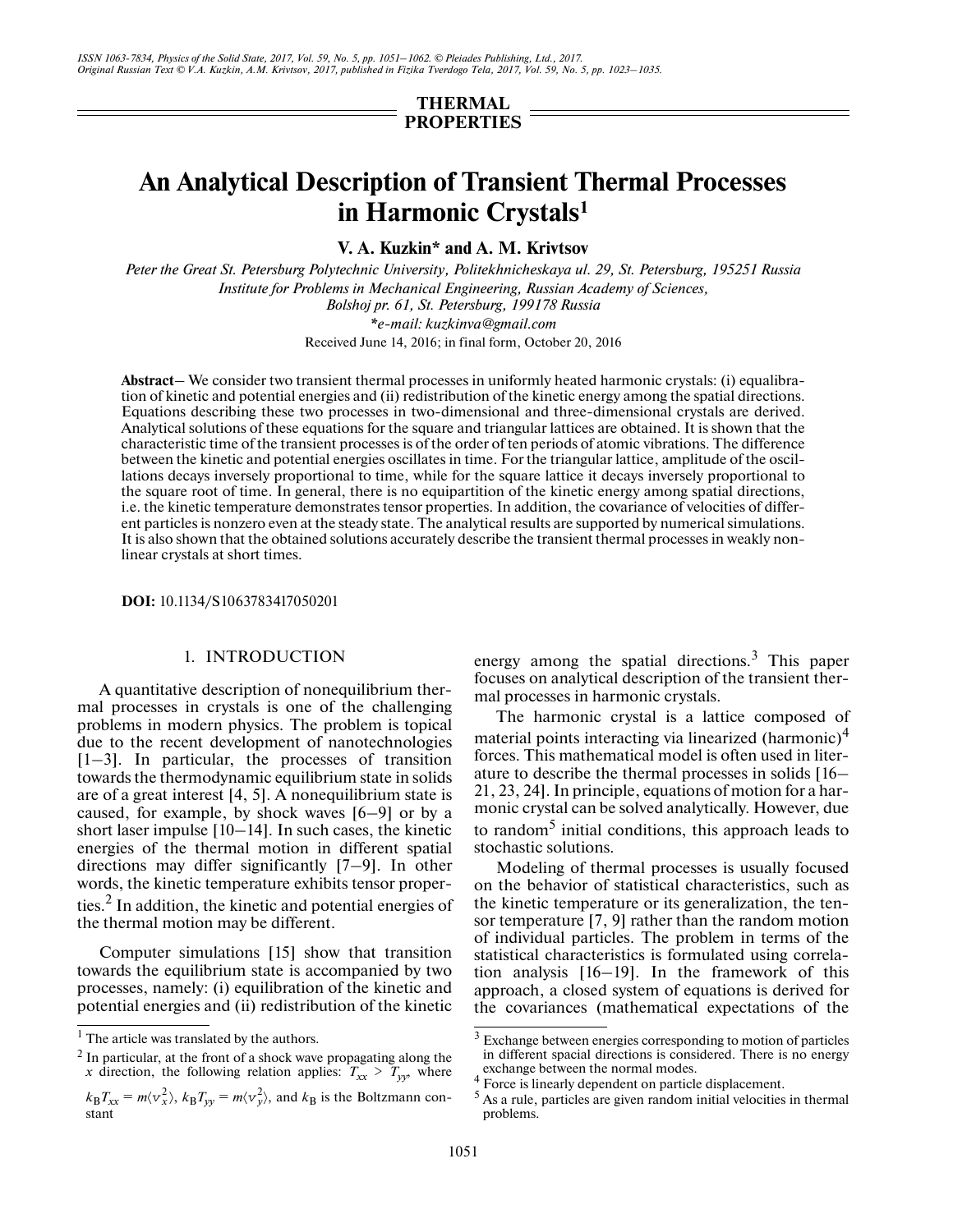products) of the particle displacements and velocities. The initial conditions for the covariances are deterministic. A solution of the system describes the evolution of the kinetic temperature. No assumptions about velocity distribution function are made in the derivation. The behavior of the distribution function during the transition towards equilibrium and its convergence to Gaussian distribution are discussed, for example, in papers [20–22].

Correlation analysis is used to describe thermal processes in harmonic crystals in papers [16–19]. In particular, the heat transfer is investigated. An analytical solution of the stationary heat transfer problem in a harmonic chain is obtained in the pioneering work of Rieder et al. [16]. The solution shows that heat propagation is not described by the Fourier law. This anomaly in harmonic and anharmonic crystals is investigated, for example, in papers [19, 24–27]. In particular, an equation describing the propagation of heat in the one-dimensional harmonic crystal is obtained in paper [19].

Correlation analysis also describes transient processes in uniformly heated crystals [17, 28]. In paper [17], harmonic chain with random initial velocities and zero initial displacements is considered. Initially, the total energy of the system is equal to the kinetic energy, and the potential energy is zero. It is shown that the kinetic and potential energies equilibrate in time, while their difference (Lagrangian) undergoes decaying oscillations described by the Bessel function of the first kind. The generalization to the case of a chain on an elastic foundation is given in paper [28].

In the present paper, we consider an analytical description of transient thermal processes in two- and three-dimensional uniformly heated harmonic crystals. Initially, the particles have random velocities and displacements. Using correlation analysis, we derive deterministic equations describing two transient processes: (i) equilibration of the kinetic and potential energies and (ii) redistribution of the kinetic energy among the spatial directions. We obtain exact analytical solutions of these equations for the square and triangular lattices. Numerical integration of the lattice dynamic equations provide a check for the analytical results. The influence of weak nonlinearity is investigated. The results obtained in the present paper provide an estimate of the time-scale of transient thermal processes in harmonic crystals, as well as the conditions under which the temperature demonstrates tensor properties.

# 2. LATTICE DYNAMICS EQUATIONS (STOCHASTIC PROBLEM)

Consider an infinite simple lattice consisting of identical particles connected by linear springs. Particles are identified by their radius vectors in the unde-



**Fig. 1.** Vectors  $e_{\alpha}$  for square and triangular lattices.

formed state. The equation of motion of a particle with radius vector **r** has the form

$$
\dot{\mathbf{v}}(\mathbf{r}) = \omega_*^2 \sum_{\alpha} \mathbf{e}_{\alpha} \mathbf{e}_{\alpha} \cdot (\mathbf{u}(\mathbf{r} + \mathbf{a}_{\alpha}) - 2\mathbf{u}(\mathbf{r}) + \mathbf{u}(\mathbf{r} - \mathbf{a}_{\alpha})), (1)
$$

where  $u(r)$ ,  $v(r)$  are the displacement and velocity of a particle with radius vector **r**;  $\mathbf{a}_{\alpha}$  is a vector connecting two neighboring particles;  $\mathbf{e}_{\alpha} = \mathbf{a}_{\alpha}/|\mathbf{a}_{\alpha}|$ ;  $\omega_* = \sqrt{C/m}$ ;  $C$ is the bond stiffness; *m* is particle mass. Summation is carried out over non-collinear directions of the bonds α. For the square lattice  $\alpha = 1, 2$ , and for the triangular lattice  $\alpha = 1, 2, 3$  (see Fig. 1).  $\omega_* = \sqrt{C/m}$ 

The following operator form of the equations of motion is used:

$$
\dot{\mathbf{v}}(\mathbf{r}) = \mathcal{D} \cdot \mathbf{u}(\mathbf{r}), \quad \mathcal{D} = \omega_*^2 \sum_{\alpha} \mathbf{e}_{\alpha} \mathbf{e}_{\alpha} \Delta_{\alpha}^2,
$$
  

$$
\Delta_{\alpha}^2 \mathbf{u}(\mathbf{r}) = \mathbf{u}(\mathbf{r} + \mathbf{a}_{\alpha}) - 2\mathbf{u}(\mathbf{r}) + \mathbf{u}(\mathbf{r} - \mathbf{a}_{\alpha}).
$$
 (2)

Here  $\mathfrak D$  is the tensor difference operator of the second order.<sup>6</sup> The following initial conditions for equation (2) are considered:

$$
\mathbf{u}(\mathbf{r}) = \mathbf{u}_0(\mathbf{r}), \quad \mathbf{v}(\mathbf{r}) = \mathbf{v}_0(\mathbf{r}), \tag{3}
$$

where  $\mathbf{u}_0$ ,  $\mathbf{v}_0$  are independent random vectors with zero mean. Hereinafter, the initial conditions are denoted by index "0."

Equation (2) with initial conditions (3) completely determine the dynamics of the crystal. This problem can be solved analytically. The resulting displacements and velocities of the particles are random quantities. Analysis of motion of individual particles is important, for example, in problems of fracture [29, 30]. Description of the thermal processes usually focuses on the behavior of statistical characteristics, such as covariances (mathematical expectations of the product) of velocities and displacements of the particles. The initial conditions for the covariances are deterministic. A closed system of equations describing the dynamics of the covariances is derived in the following section.

 $6$  It follows that the motion of particles is governed by a differential-difference equation.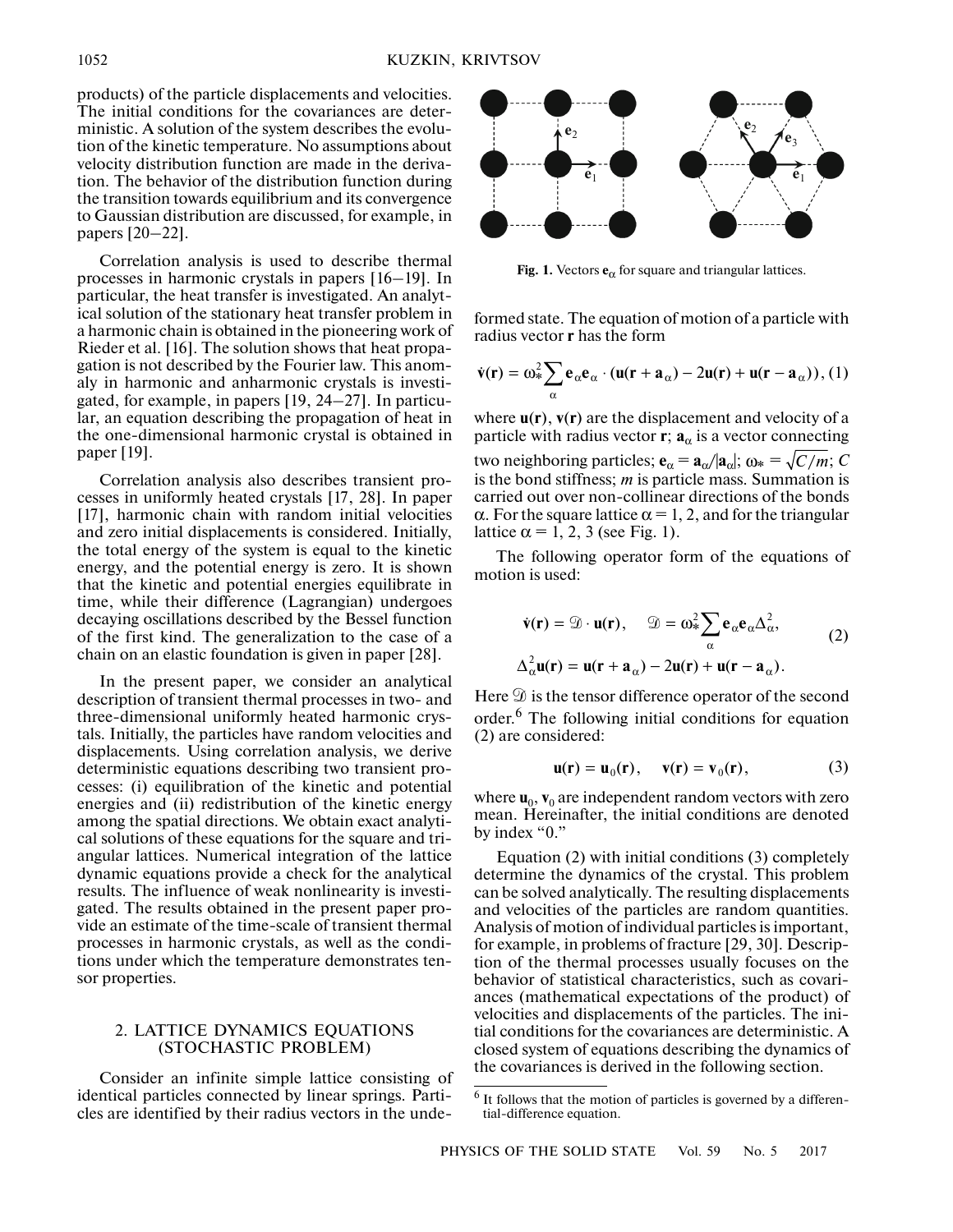## 3. THE DYNAMICS EQUATIONS FOR THE COVARIANCES (A DETERMINISTIC PROBLEM)

We consider an infinite number of realizations of the same crystal. The realizations differ by random velocities and displacements of the particles (see Eq. (3)). We introduce the covariances of displacements and velocities for all pairs of particles. For particles *i*, *j* the covariances are given by the following formulae:

$$
\xi(\mathbf{r}_i, \mathbf{r}_j) = \langle \mathbf{u}_i \mathbf{u}_j \rangle, \quad \kappa(\mathbf{r}_i, \mathbf{r}_j) = \langle \mathbf{v}_i \mathbf{v}_j \rangle, \n\mathbf{v}(\mathbf{r}_i, \mathbf{r}_j) = \langle \mathbf{u}_i \mathbf{v}_j \rangle,
$$
\n(4)

where  $\mathbf{r}_i$ ,  $\mathbf{r}_j$  are radius vectors of corresponding particles;  $\mathbf{u}_i = \mathbf{u}(\mathbf{r}_i)$ ;  $\mathbf{v}_i = \mathbf{v}(\mathbf{r}_i)$ . Hereinafter, the angular brackets denote the mathematical expectation. It is also assumed that the displacements and velocities are centered random variables, i.e.,  $\langle \mathbf{u}_i \rangle = 0$ ,  $\langle \mathbf{v}_i \rangle = 0$ .

We consider thermal processes in a uniformly heated crystal. In this case,

$$
\xi(\mathbf{r}_i, \mathbf{r}_j) = \xi(\mathbf{r}_i - \mathbf{r}_j), \quad \kappa(\mathbf{r}_i, \mathbf{r}_j) = \kappa(\mathbf{r}_i - \mathbf{r}_j),
$$
  

$$
\mathsf{v}(\mathbf{r}_i, \mathbf{r}_j) = \mathsf{v}(\mathbf{r}_i - \mathbf{r}_j).
$$
 (5)

The argument  $\mathbf{r}_i - \mathbf{r}_j$  is omitted for brevity. Note that a set of points defined by vectors  $\mathbf{r}_i - \mathbf{r}_j$  forms the same lattice as the particles. Therefore, problems formulated for the covariances are solved "on the same lattice" as the equations of motion (2).

Differentiating covariances (4) with respect to time and taking into account equations of motion (2) and relations (5), yields Differentiating covariances (4) with respect to the distance of motion (2) elations (5), yields<br>a system of the first-order differential equation<br> $\dot{\xi} = v + v^*$ ,  $\dot{\kappa} = \mathcal{D} \cdot v + v^* \cdot \mathcal{D}$ ,  $\dot{v} = \kappa + \xi \cdot \mathcal{D}$ , t<br>if<br>:

a system of the first-order differential equations:

$$
\dot{\xi} = v + v^*, \quad \dot{\kappa} = \mathcal{D} \cdot v + v^* \cdot \mathcal{D}, \quad \dot{v} = \kappa + \xi \cdot \mathcal{D},
$$

$$
(v(\mathbf{r}_i - \mathbf{r}_j))^* = v^T(\mathbf{r}_j - \mathbf{r}_i);
$$
(6)

a system of the second-order differential equation for ξ and κ:

$$
\xi = \mathcal{D} \cdot \xi + \xi \cdot \mathcal{D} + 2\kappa,
$$
  
\n
$$
\ddot{\kappa} = \mathcal{D} \cdot \kappa + \kappa \cdot \mathcal{D} + 2\mathcal{D} \cdot \xi \cdot \mathcal{D};
$$
 (7)

a system of the second-order differential equation for ν:

$$
\dot{v} = \mathcal{D} \cdot v + (v + 2v^*) \cdot \mathcal{D},
$$
  
\n
$$
\ddot{v}^* = \mathcal{D} \cdot (v^* + 2v) + v^* \cdot \mathcal{D};
$$
  
\n
$$
\text{order equation}
$$
  
\n
$$
\dots \quad \text{200} \quad \dots \quad \text{312} \quad \text{62}
$$

the fourth-order equation

$$
\ddot{\mathbf{K}} - 2(\mathcal{D} \cdot \dot{\mathbf{K}} + \dot{\mathbf{K}} \cdot \mathcal{D})
$$
  
+  $\mathcal{D}^2 \cdot \mathbf{K} - 2\mathcal{D} \cdot \mathbf{K} \cdot \mathcal{D} + \mathbf{K} \cdot \mathcal{D}^2 = 0.$  (9)

Here  $\mathcal{D}^2 = \mathcal{D} \cdot \mathcal{D}$ ;  $v^T$  is the transpose of tensor v. Note that displacements covariance ξ also satisfies equation (9). Equations (6)–(9) allow one to calculate all covariances at any moment of time.

We show that covariances of velocities and displacements ν satisfy conservation laws. It follows from  $(6)$  that HERMAL PROCESS<br>that covariances of v<br>satisfy conservation la<br>v − v\* = ξ · ω − ω · ξ 2<br>-<br>-<br>-

$$
\dot{\mathbf{v}} - \dot{\mathbf{v}}^* = \xi \cdot \mathfrak{D} - \mathfrak{D} \cdot \xi. \tag{10}
$$

Multiplying both parts of equation (10) by  $\mathcal{D}^n$ , yields<sup>7</sup>

$$
\mathcal{D}^{n} \cdot \cdot (\mathbf{v} - \mathbf{v}^{*}) = \text{const}, \quad n = 0, 1, 2, .... \tag{11}
$$

Hereinafter  $\mathfrak{D}^0 = \mathfrak{I}$ , where  $\mathfrak{I}$  is the unit tensor. It follows from the Cayley–Hamilton theorem that the number of independent conservation laws (11) is equal to the number of space dimensions.

The initial conditions for equations  $(6)$ – $(9)$  are uniquely determined by the initial displacements and velocities of the particles. In particular, initial conditions for equations (6) have the form

$$
\xi = \langle \mathbf{u}_i^0 \mathbf{u}_j^0 \rangle, \quad \kappa = \langle \mathbf{v}_i^0 \mathbf{v}_j^0 \rangle, \quad \mathbf{v} = \langle \mathbf{u}_i^0 \mathbf{v}_j^0 \rangle, \tag{12}
$$

where  $\mathbf{u}_i^0$ ,  $\mathbf{v}_i^0$  are initial velocities and displacements. Note that in contrast to initial conditions  $(3)$  for the displacements, initial conditions (12) for the covariances are deterministic.

Thus, the lattice dynamics problem with random initial conditions (3) is reduced to equations  $(6)$ – $(8)$ or (9) for covariances with deterministic initial conditions (12).

## 4. GENERALIZED ENERGIES

One of the central quantities in the description of thermal processes is the kinetic temperature *T* [31] or its generalization, the tensor temperature  $\mathcal{T}$  [7, 9]<sup>8</sup>

$$
\frac{k_{\rm B}}{2}\mathcal{T}(\mathbf{r}_i)=\frac{m}{2}\langle\mathbf{v}_i\mathbf{v}_i\rangle=\frac{m}{2}\mathbf{k}|_{i=j},\quad T=\frac{1}{d}\mathrm{tr}\mathcal{T},\quad(13)
$$

where  $k_B$  is the Boltzmann constant, and *d* is the space dimensionality.

In the previous section, it is shown that the kinetic temperature is insufficient for derivation of a closed system of equations. Hence, consideration of velocity covariances is required (see Eq. (9)). In papers [17, 19, 32] it is proposed to consider generalized energies (linear combinations of covariances). We introduce the generalized (two-particle) kinetic  $\mathcal X$  and potential  $\mathcal U$ energies [19] for a pair of particles *i*, *j*:

$$
\mathcal{H}(\mathbf{r}_i - \mathbf{r}_j) = \frac{m}{2} \kappa,
$$
  
\n
$$
\mathcal{H}(\mathbf{r}_i - \mathbf{r}_j) = -\frac{m}{4} (\mathcal{D} \cdot \xi + \xi \cdot \mathcal{D}).
$$
\n(14)

In the case  $i = j$ , traces of tensors  $\mathcal{K}$  and  $\mathcal{U}$  correspond to the conventional potential and kinetic energies per

 $\frac{7}{4}$  A double dot symbol stands for the double scalar product, e.g.,  $ab \cdot cd = (b \cdot c)(a \cdot d)$ 

<sup>&</sup>lt;sup>8</sup> In papers [7, 9], molecular dynamics simulations of shock waves in liquids is investigated.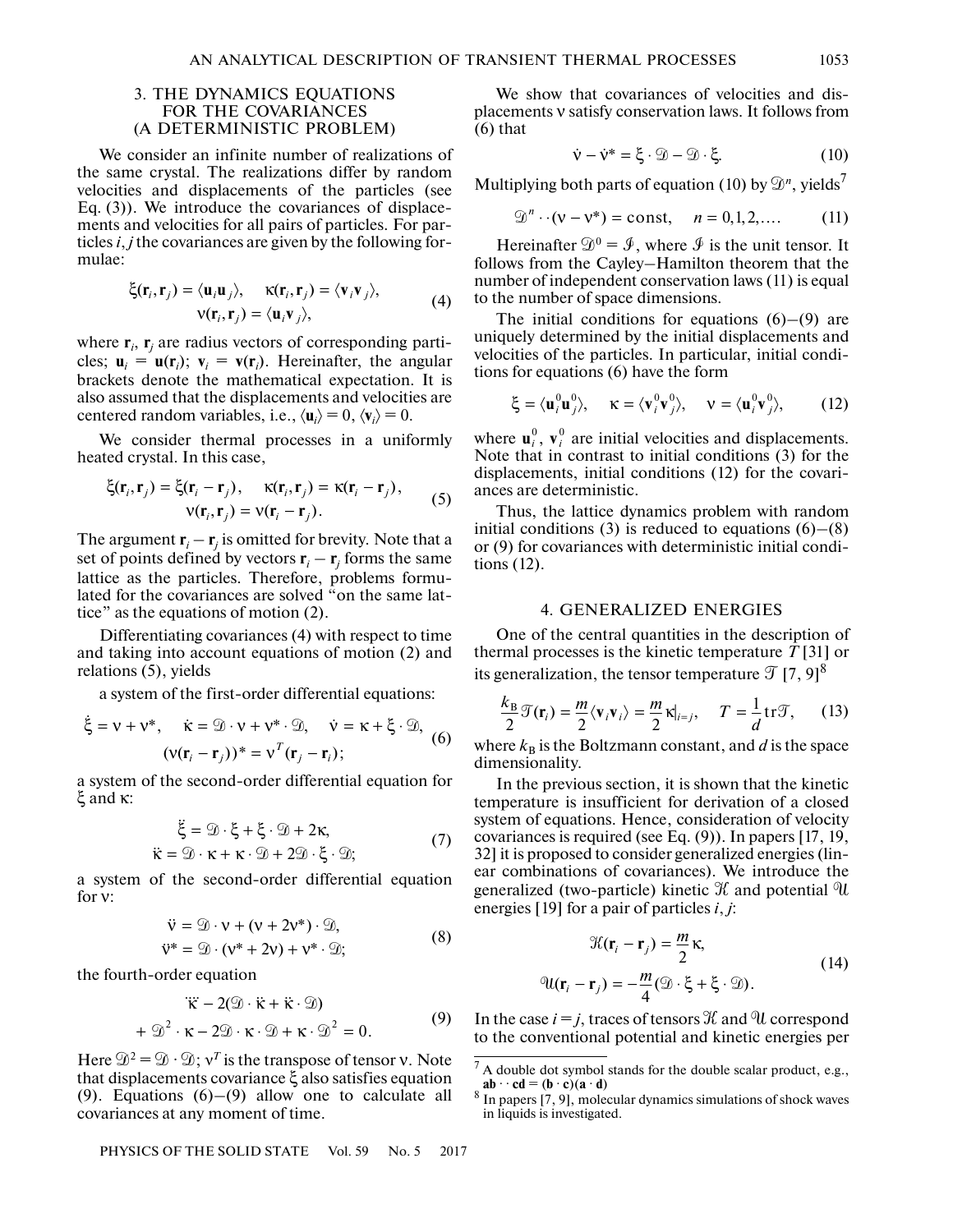particle. The argument of generalized energies  $\mathbf{r}_i - \mathbf{r}_j$  is further omitted for brevity. We also introduce a generalized total energy  $\mathcal{H}$  and a generalized Lagrangian  $\mathcal{L}$ :

$$
\mathcal{H} = \mathcal{K} + \mathcal{U}, \quad \mathcal{L} = \mathcal{K} - \mathcal{U}.
$$
 (15)

In the previous section, it is shown that covariances ξ and  $\kappa$  satisfy equation (9). Therefore, generalized energies  $\mathcal{K}, \mathcal{U}, \mathcal{L}, \mathcal{H}$  also satisfy equation (9). For energies  $\pi$ ,  $\alpha$ ,  $\omega$ ,  $\sigma$  also sausly equation (see order to  $\alpha$ )

 $\Omega$ 

$$
\mathcal{L}(\mathcal{L}, \mathcal{L}, \mathcal{L}, \mathcal{L}) = \mathcal{L}(\mathcal{L}, \mathcal{L}, \mathcal{L}, \mathcal{L})
$$
\nWe write this equation in operator form

\n
$$
\mathcal{L}(\mathcal{L}) = 0, \qquad (16)
$$
\n
$$
\mathcal{L}(\mathcal{L}) = \{\xi, \kappa, \mathcal{H}, \mathcal{L}, \mathcal{L}, \mathcal{H}\},
$$
\n
$$
\mathcal{L}(\mathcal{L}) = \{\xi, \kappa, \mathcal{H}, \mathcal{L}, \mathcal{L}, \mathcal{H}\},
$$
\n
$$
\mathcal{L}(\mathcal{L}) = \{\xi, \kappa, \mathcal{H}, \mathcal{L}, \mathcal{L}, \mathcal{H}\},
$$
\n
$$
= 2 \mathcal{L}(\mathcal{L}) \cdot \mathcal{L}(\mathcal{L}, \mathcal{L}, \mathcal{H}) + \mathcal{L}^2 \cdot \mathcal{L}(\mathcal{L})
$$
\n
$$
= 2 \mathcal{L} \cdot \mathcal{L}(\mathcal{L}, \mathcal{L}, \mathcal{H}) + \mathcal{L}^2 \cdot \mathcal{L}(\mathcal{L})
$$

where  $\mathcal{R}$  is a linear differential-difference operator. Note that the symmetric and antisymmetric parts of tensors ξ, κ,  $\mathcal{H}$ ,  $\mathcal{U}$ ,  $\mathcal{L}$ ,  $\mathcal{H}$  satisfy equation (16).<sup>9</sup>

As a result, covariances and generalized energies satisfy equation (16). Initial conditions for equation (16) are uniquely determined by the initial displace-

ments and velocities of the particles (3).<br>
The generalized total energy satisfies<br>
servations laws. From the system of eq<br>
follows that<br>  $\dot{\mathcal{H}} = \frac{m}{\lambda} (\mathcal{D} \cdot (\mathbf{v} - \mathbf{v}^*) - (\mathbf{v} - \mathbf{v}^*) \cdot \mathcal{Q}$ The generalized total energy satisfies several conservations laws. From the system of equations (6), it follows that

$$
\dot{\mathcal{H}} = \frac{m}{4} (\mathcal{D} \cdot (\mathbf{v} - \mathbf{v}^*) - (\mathbf{v} - \mathbf{v}^*) \cdot \mathcal{D}). \tag{17}
$$

Multiplying equation (17) by  $\mathcal{D}^n$ , we obtain the conservation laws

$$
\mathfrak{D}^n \cdot \mathfrak{H} = \text{const}, \quad n = 0, 1, 2, \dots \tag{18}
$$

In the case  $n = 0$ ,  $i = j$ , formula (18) coincides with the conventional law of energy conservation. From the Cayley–Hamilton theorem it follows that the number of independent conservation laws (18) is equal to the number of space dimensions.

Thus, the dynamics of the generalized energies is described by equation (16) with deterministic initial conditions. Solution of this equation determines the behavior of the tensor temperature (13). Note that the generalized total energy satisfies conservation laws (18). In the next section, we use the conservation laws to calculate the generalized energies in a steady state.

## 5. STEADY STATE

Numerical simulations show that after a rapid transitory period, the crystal reaches an almost stationary state. The steady state is defined as the state of the crystal in which the second time derivatives of the covariances are equal to zero. In this section, we obtain a relation between the generalized energies in the steady state and the initial conditions. Canceling out the time derivatives in equation (16) for  $\mathcal{H}$ , and using conservation laws (18), we obtain a closed system of equations for the steady state:

$$
\begin{aligned} \text{tr}\mathcal{H} &= \text{tr}\mathcal{H}_0, \qquad \mathcal{D}\cdot\mathcal{H} = \mathcal{D}\cdot\mathcal{H}_0, \\ \mathcal{D}^2\cdot\mathcal{H} &= \mathcal{D}^2\cdot\mathcal{H}_0, \\ \mathcal{D}^2\cdot\mathcal{H} - 2\mathcal{D}\cdot\mathcal{H}\cdot\mathcal{D} + \mathcal{H}\cdot\mathcal{D}^2 &= 0, \end{aligned} \tag{19}
$$

where  $\mathcal{H}_0$  is the initial value of the generalized total energy. The first equation of (19) represents the spherical part of the generalized total energy, while the remaining equations give the deviatoric part. These equations can be solved analytically, for example, by using a discrete Fourier transform (see Subsection 8.2).

Consider the ratio between the generalized kinetic and potential energies  $\mathcal X$  and  $\mathcal U$  in the steady state. Rewriting the first equation of (7) in the form

$$
\frac{m}{4}\xi = \mathcal{L} \tag{20}
$$

and canceling out the time derivative, we obtain

$$
\mathcal{L} = 0, \quad \mathcal{K} = \mathcal{U} = \frac{1}{2}\mathcal{H}
$$
 (21)

in the steady state. From formulae (21), it follows that the generalized kinetic and potential energies are equal in the steady state. The first equation of system (19) and equation (21) specify the traces of the generalized energies,

$$
tr\mathcal{H} = tr\mathcal{U} = \frac{1}{2}tr\mathcal{H}_0.
$$
 (22)

In the case  $i = j$ , formula (22) shows that conventional kinetic and potential energies are equal in the steady state. This fact also follows from the virial theorem [33]. However, in contrast to the approach used in this study, the virial theorem does not describe the transition to the steady state.

Deviators of the generalized energies are calculated using system (19). Note that system (19) is valid both for two-dimensional<sup>10</sup> and three-dimensional cases.

Thus, in the steady state, the generalized kinetic energy is equal to the generalized potential energy. The relation between energies in the steady state and the initial conditions is given by equations (19), (21), and (22). Solutions of these equations for square and triangular lattices are obtained below. In Subsection 8.2, it is shown that the temperature tensor (13) in general is not isotropic, even in the steady state.

# 6. TRANSITION TO THE STEADY STATE

Transition towards the steady state is accompanied by two simultaneous processes. Firstly, the kinetic and potential energies equilibrate. This process is described by equation (16). Secondly, the energy is

<sup>&</sup>lt;sup>9</sup> Consequently, the symmetric and antisymmetric part of generalized energies can be considered independently.

 $10$ In the two-dimensional case, the third equation of the system (19) follows from the first two.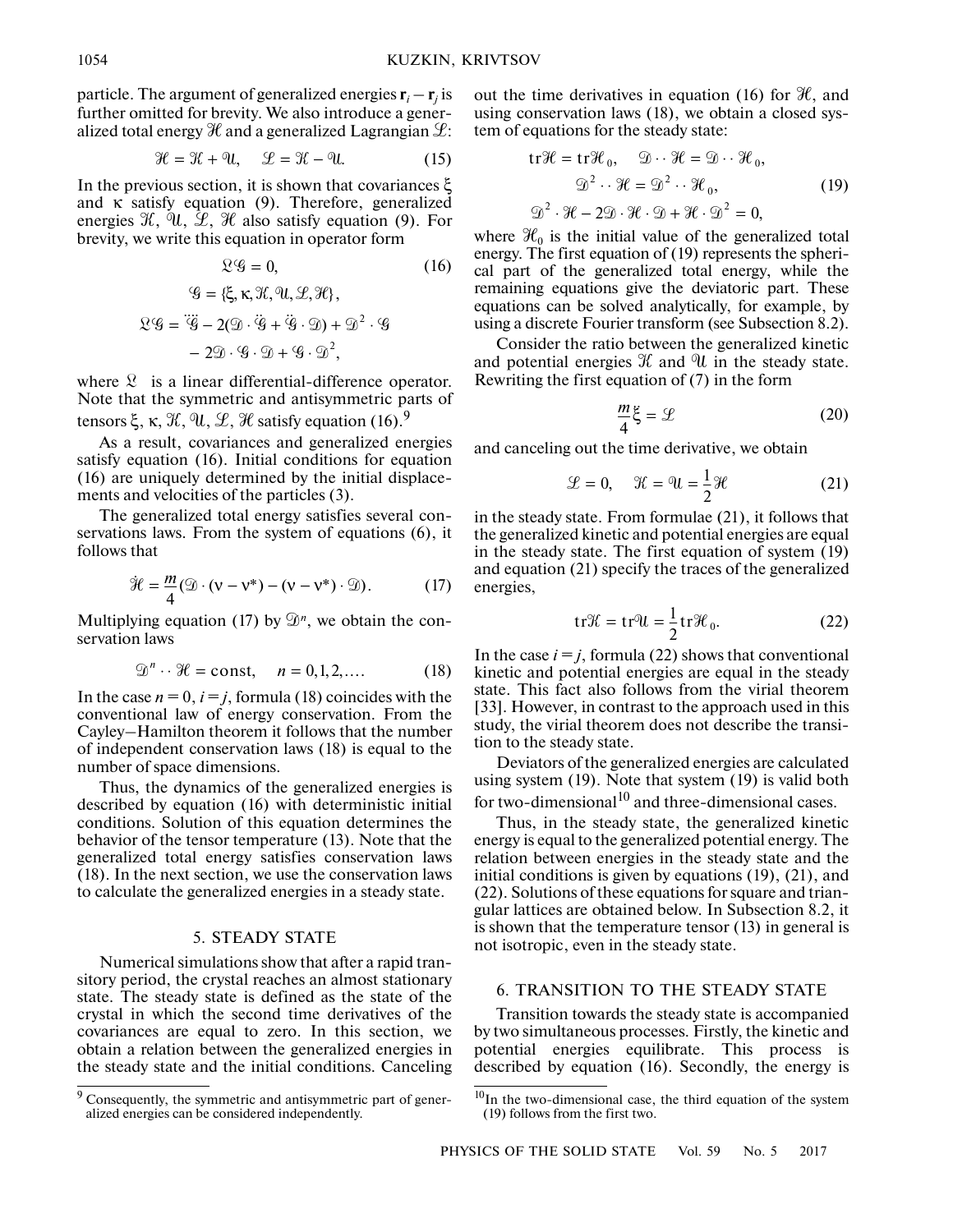redistributed among the spatial directions. The redistribution takes place, for example, in the case when initial kinetic energies corresponding to motions in different directions are not the same  $(\langle v_x^2 \rangle \neq \langle v_y^2 \rangle)$ . In this section, we consider the dynamics of this transient process.

Difference between energies corresponding to different spatial directions is characterized by dev $\mathcal{H}$ .<sup>11</sup> It is shown above that tensor  $\mathcal H$  satisfies equation (16). From conservation law (18) it follows that trace  $\mathcal H$ does not depend on time. Then deviator  $\mathcal H$  also satisfies equation (16):

$$
\mathfrak{L}(\text{devH}) = 0. \tag{23}
$$

If the initial velocities and displacements of the particles are uncorrelated ( $v = 0$ ), then initial conditions for equation (23) have the form s<br>i:

$$
\begin{aligned}\n\text{dev}\mathcal{H} &= \text{dev}\mathcal{H}_0, \quad \text{dev}\mathcal{H} = 0, \quad \text{dev}\mathcal{H} = 0, \\
\text{dev}\mathcal{H} &= -\frac{m}{4}(\mathcal{D}^2 \cdot \text{dev}\xi_0 - 2\mathcal{D} \cdot \text{dev}\xi_0 \cdot \mathcal{D} + \text{dev}\xi_0 \cdot \mathcal{D}^2),\n\end{aligned}
$$
\n(24)

where  $\xi_0$  is the initial value of the displacements covariance and  $\mathcal{H}_0$  is the initial generalized total energy. Formula (24) shows that independent quantities dev $\mathcal{H}_0$  and dev $\xi_0$  influence the redistribution of energy among the spatial direction. However, in the steady state, the value of dev $\mathcal{H}$  is affected only by  $dev\mathcal{H}_0$  (see Eq. (19)).

Thus, the transition to the steady state is accompanied by two simultaneous processes: (i) equilibration of the kinetic and potential energies and (ii) redistribution of energy among the spatial directions. These processes are described by the same equation (16) formulated for  $\mathcal L$  and dev $\mathcal H$ , respectively. Solutions of the equation for the square and triangular lattices are obtained below. In particular, for the triangular lattice it is shown that at large times the solution of equation (16) for dev $\mathcal{H}$  tends to the solution of system (19), describing the steady state.

#### 7. THE SQUARE LATTICE

We consider an infinite square lattice with basis vectors  $\mathbf{e}_1$ ,  $\mathbf{e}_2$  (see. Fig. 1). The particles oscillate in the plane of the lattice.<sup>12</sup> This lattice is used as an example to illustrate the presented ideas. Initially, particles have independent random velocities and zero displacements. Under these initial conditions tensors  $\mathcal H$  and  $\mathcal L$  are symmetrical.<sup>13</sup> We consider the redistribution of energy among the spatial directions and the equilibration of kinetic and potential energies.

It is previously shown that the generalized energies depend on vectors  $\mathbf{r}_i - \mathbf{r}_j$  connecting the particles. Points defined by these vectors form the square lattice. We use the following representation for  $\mathbf{r}_i - \mathbf{r}_j$ :

$$
\mathbf{r}_i - \mathbf{r}_j = a(k\mathbf{e}_1 + n\mathbf{e}_2),\tag{25}
$$

where *k*, *n* are integer numbers and *a* is an equilibrium distance.

Consider the dynamics of generalized total energy  $H$ . We restrict ourselves to the case when the components of the initial particle velocities in directions **e**<sub>1</sub>, **e**<sub>2</sub><br>
are independent. Then, the initial conditions for H<br>
have the form<br>  $\mathcal{H} = \mathcal{H}_0 = (K_1^0 \mathbf{e}_1 \mathbf{e}_1 + K_2^0 \mathbf{e}_2 \mathbf{e}_2) \delta_k \delta_n$ ,<br>  $\mathcal{H} = 0$ ,  $\$ are independent. Then, the initial conditions for  $\mathcal H$ have the form t<br> $\frac{1}{2}$ <br>0<br>1.  $\begin{bmatrix} 1 \\ 1 \\ 2 \\ 3 \end{bmatrix}$ 

$$
\mathcal{H} = \mathcal{K}_0 = (K_1^0 \mathbf{e}_1 \mathbf{e}_1 + K_2^0 \mathbf{e}_2 \mathbf{e}_2) \delta_k \delta_n, \n\mathcal{H} = 0, \quad \mathcal{H} = 0, \quad \mathcal{H} = 0,
$$
\n(26)

where  $\delta_n$  is the function equal to 1 for  $n = 0$  and equal to 0 in all the other cases. The change in  $\mathcal H$  during the transition to the steady state is described by equation (9), where operator  $\mathcal{D}$  has the form  $\overline{a}$ - $\overline{a}$ 

$$
\mathcal{D} = \omega_*^2 (\Delta_1^2 \mathbf{e}_1 \mathbf{e}_2 + \Delta_2^2 \mathbf{e}_2 \mathbf{e}_2).
$$
 (27)

Taking into account (27), equation (9) decomposes into independent scalar equations for  $H_{ij} = \mathbf{e}_i \cdot \mathcal{H} \cdot \mathbf{e}_j$ : =<br>C<br>:  $\frac{2}{1}$ ,  $\frac{1}{1}$  $\left.\begin{array}{c} 0 \\ y \end{array}\right.$ -<br>|<br>|<br>|<br>|

$$
\ddot{H}_{11} - 4\omega_*^2 \Delta_1^2 \ddot{H}_{11} = 0, \quad \ddot{H}_{22} - 4\omega_*^2 \Delta_2^2 \ddot{H}_{22} = 0,
$$
  

$$
\ddot{H}_{12} - 2\omega_*^2 (\Delta_1^2 + \Delta_2^2) \ddot{H}_{12} + \omega_*^4 (\Delta_1^2 + \Delta_2^2)^2 H_{12} = 0.
$$
 (28)

Therefore, there is no energy redistribution among the spatial directions in a square lattice. In particular, under initial conditions (26) equation (28) has the solution  $\mathcal{H} = \mathcal{H}_0$ , i.e., the generalized total energy is conserved.

Consider the equilibration of the kinetic and potential energies. The initial conditions for the generalized Lagrangian  $\mathcal L$  have the form .<br>t<br>.

$$
\mathcal{L} = \mathcal{K}_0, \quad \dot{\mathcal{L}} = 0,
$$
  

$$
\ddot{\mathcal{L}} = 2(\mathcal{D} \cdot \mathcal{K}_0 + \mathcal{K}_0 \cdot \mathcal{D}), \quad \dddot{\mathcal{L}} = 0.
$$
 (29)

It can be shown that components  $L_{ij} = \mathbf{e}_i \cdot \mathcal{L} \cdot \mathbf{e}_j$  of the explored the components  $E_{ij} = e_i \approx e_j$  of the generalized Lagrangian satisfy equations (28). The equation for  $L_{12}$  with initial conditions (29) has a trivial solution. The equations for  $L_{11}$  and  $L_{22}$  are rewritten as follows: 、allreducers

$$
\ddot{L}_{11} - 4\omega_*^2 \Delta_1^2 L_{11} = 0, \quad \ddot{L}_{22} - 4\omega_*^2 \Delta_2^2 L_{22} = 0. \tag{30}
$$

Equations (30) are similar to the equation for the dynamics of Lagrangian in the harmonic onedimensional chain, obtained in paper [17]. The solu-

<sup>&</sup>lt;sup>11</sup>dev $\mathcal{H} = \mathcal{H} - \frac{1}{2}$ tr $(\mathcal{H})\mathcal{I}$ , where *d* is the dimensionality of space and  $\oint$  is the unit tensor *d*

 $12$ Note that in literature, the out-of-plane vibrations are often considered (see, e.g., [34]).

<sup>&</sup>lt;sup>13</sup>It was noted earlier that the antisymmetric part of tensors  $\mathcal{H}$  and  $\mathcal L$  satisfy equation (16). In this case, the initial conditions for the anti-symmetric parts are zero.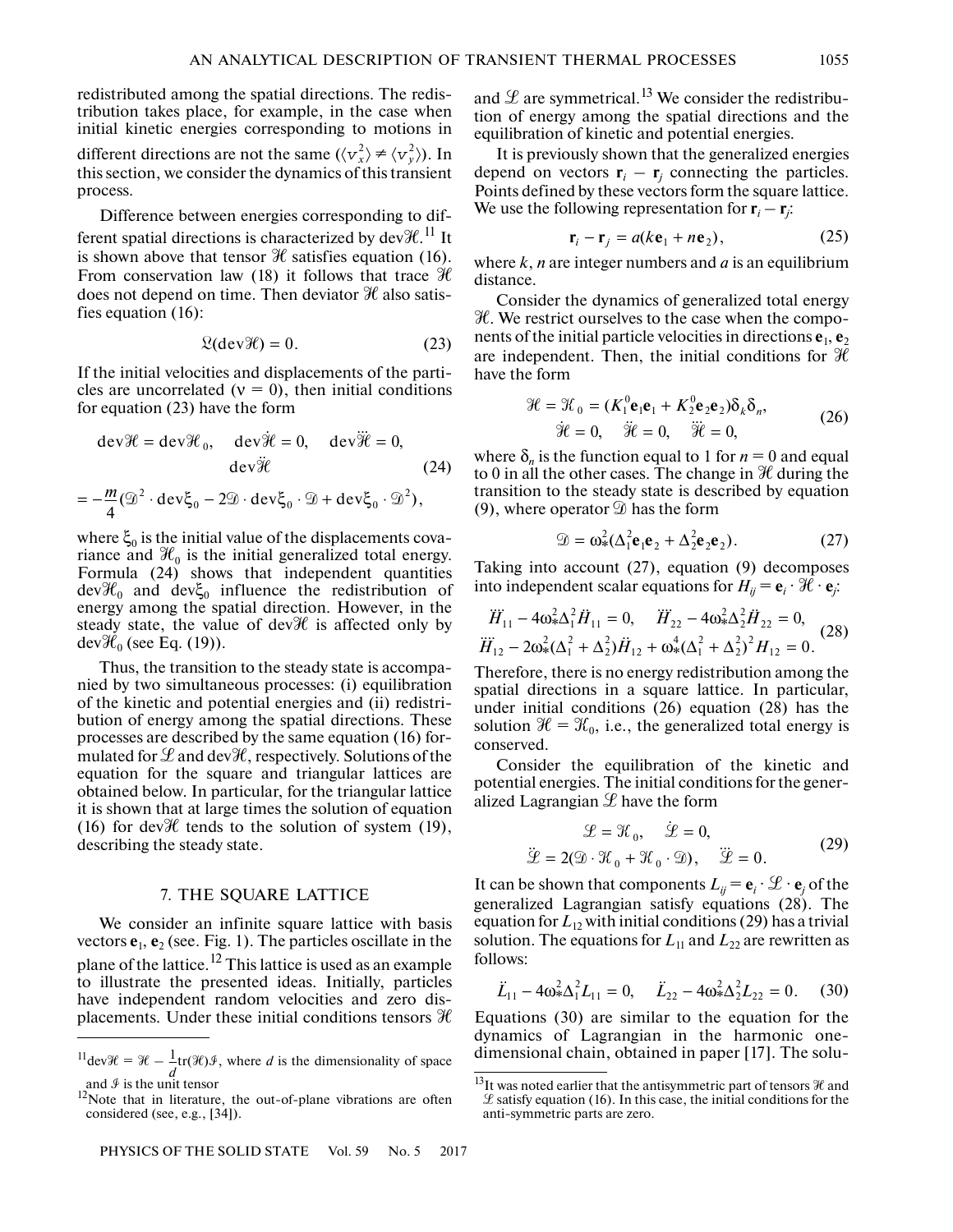tion of equation (30) with initial conditions (29) has the form [17]

$$
\mathcal{L} = K_1^0 J_{2k} (4\omega_* t) \delta_n \mathbf{e}_1 \mathbf{e}_1 + K_2^0 J_{2n} (4\omega_* t) \delta_k \mathbf{e}_2 \mathbf{e}_2, \quad (31)
$$

where *J* is the Bessel function of the first kind. Using the asymptotic formulae for the Bessel functions, we show that the generalized Lagrangian oscillates with an amplitude inversely proportional to the square root of time. Taking into account the conservation law of generalized total energy  $\mathcal{H} = \mathcal{H}_0$ , in the steady state we have

$$
\mathcal{K} = \mathcal{U} = \frac{1}{2} \mathcal{K}_0.
$$
 (32)

It follows from formulas (13) and (32) that the tensor temperature in a stationary state is isotropic only if the initial velocities are uniformly distributed among spatial directions (tensor  $\mathcal{H}_0$  is isotropic).

Thus in a square lattice, the potential and kinetic energies corresponding to the same spatial direction equilibrate. The equilibration is governed by the same law as in a one-dimensional chain [17]. There is no redistribution of energy among the spatial directions. In general, the tensor temperature (13) is not isotropic.

# 8. THE TRIANGULAR LATTICE

#### *8.1. General Relations*

In this section, we discuss transient thermal processes in a triangular lattice (see Fig. 1). As already mentioned, the generalized energies depend on vectors  $\mathbf{r}_i - \mathbf{r}_j$ . The set of points, defined by vectors  $\mathbf{r}_i - \mathbf{r}_j$ , also forms the triangular lattice. Analytical solutions are obtained for a periodic cell. Particles in the cell are numbered by a pair of indices *k*, *n*:

$$
\mathbf{r}_i - \mathbf{r}_j = a(k\mathbf{e}_1 + n\mathbf{e}_2), \quad k, n = -N, \dots, N,
$$
  

$$
\mathbf{e}_1 = \mathbf{i}, \quad \mathbf{e}_2 = -\frac{1}{2}\mathbf{i} + \frac{\sqrt{3}}{2}\mathbf{j}, \quad \mathbf{e}_3 = \mathbf{e}_1 + \mathbf{e}_2,
$$
 (33)

where  $2N + 1$  is the number of particles along one side of the periodic cell; **i**, **j** are the unit vectors of the Catesian basis; vectors  $e_1$ ,  $e_2$ ,  $e_3$  are shown in Fig. 1. The periodic cell has a diamond shape. Generalized energies  $\mathcal{K}_{k, n}$ ,  $\mathcal{U}_{k, n}$  are defined at the points with indices *k*, *n*. In paper [35], it is shown that this numbering is convenient for the analysis of the triangular lattice.

The generalized energies are calculated using difference equations (19) and differential-difference equations (16) and (23). The equations are solved using the discrete Fourier transform. For example, the direct and inverse discrete Fourier transforms of the generalized total energy  $\mathcal{H}_{k, n} = \mathcal{H}(a(k\mathbf{e}_1 + n\mathbf{e}_2))$ , have the form

$$
\hat{\mathcal{H}}_{s,p} = \sum_{k,n=-N}^{N} \mathcal{H}_{k,n} e^{-2i(\theta_s k + \theta_p n)}, \quad \theta_s = \frac{\pi s}{2N+1},
$$
  

$$
\mathcal{H}_{k,n} = \frac{1}{(2N+1)^2} \sum_{s,p=-N}^{N} \hat{\mathcal{H}}_{s,p} e^{2i(\theta_s k + \theta_p n)},
$$
(34)

where *i* is the imaginary unit. Hereinafter, the Fourier image is denoted by a hat sign. Indices *k*, *n* and *s*, *p* are omitted from now for brevity.

Solutions obtained via the discrete Fourier transform (34) describe the processes in finite crystals under periodic boundary conditions. Solutions for infinite crystal are obtained in the limit  $N \rightarrow \infty$ .

#### *8.2. The Steady State and the Tensor Temperature*

Consider the steady-state values of generalized energies  $\mathcal{H}$ ,  $\mathcal{U}$  and tensor temperature (13) in the triangular lattice. The traces of the generalized energies are given by equation (22), and the deviators are expressed in terms of dev $\mathcal{H}$ :

$$
dev\mathcal{H} = dev\mathcal{U} = \frac{1}{2} dev\mathcal{H}.
$$
 (35)

Therefore, the problem reduces to calculation of dev $\mathcal H$ from the system of difference equations (19). The following relation is used:

$$
\mathfrak{D} \cdot \mathcal{H} = \mathcal{H} \cdot \mathfrak{D}.\tag{36}
$$

The expression (36) is a particular solution of the last equation in (19). Numerical solution of lattice dynamics equations (2) show that formula (36) leads to correct results.

We represent the deviators of tensors  $\mathcal{H}, \mathcal{H}_0$  in the Cartesian basis **i**, **j**

$$
\begin{aligned} \text{devH} &= H_1(\mathbf{ii} - \mathbf{j}\mathbf{j}) + H_2(\mathbf{ij} + \mathbf{j}\mathbf{i}), \\ \text{devH}_0 &= H_1^0(\mathbf{ii} - \mathbf{j}\mathbf{j}) + H_2^0(\mathbf{ij} + \mathbf{j}\mathbf{i}). \end{aligned} \tag{37}
$$

The discrete Fourier transform (34) is applied to system (19) taking into account formulae (36) and (37). Then projection of the resulting Fourier transforms onto vectors **i**, **j**, yields

$$
A_{s,p}(\hat{H}_1 - \hat{H}_1^0) + B_{s,p}(\hat{H}_2 - \hat{H}_2^0) = 0,
$$
  
\n
$$
B_{s,p}\hat{H}_1 = A_{s,p}\hat{H}_2,
$$
  
\n
$$
A_{s,p} = 2\omega_*^2(\sin^2\theta_p + \sin^2(\theta_s + \theta_p) - 2\sin^2\theta_s),
$$
  
\n
$$
B_{s,p} = 2\sqrt{3}\omega_*^2(\sin^2\theta_p - \sin^2(\theta_s + \theta_p)).
$$
\n(38)

PHYSICS OF THE SOLID STATE Vol. 59 No. 5 2017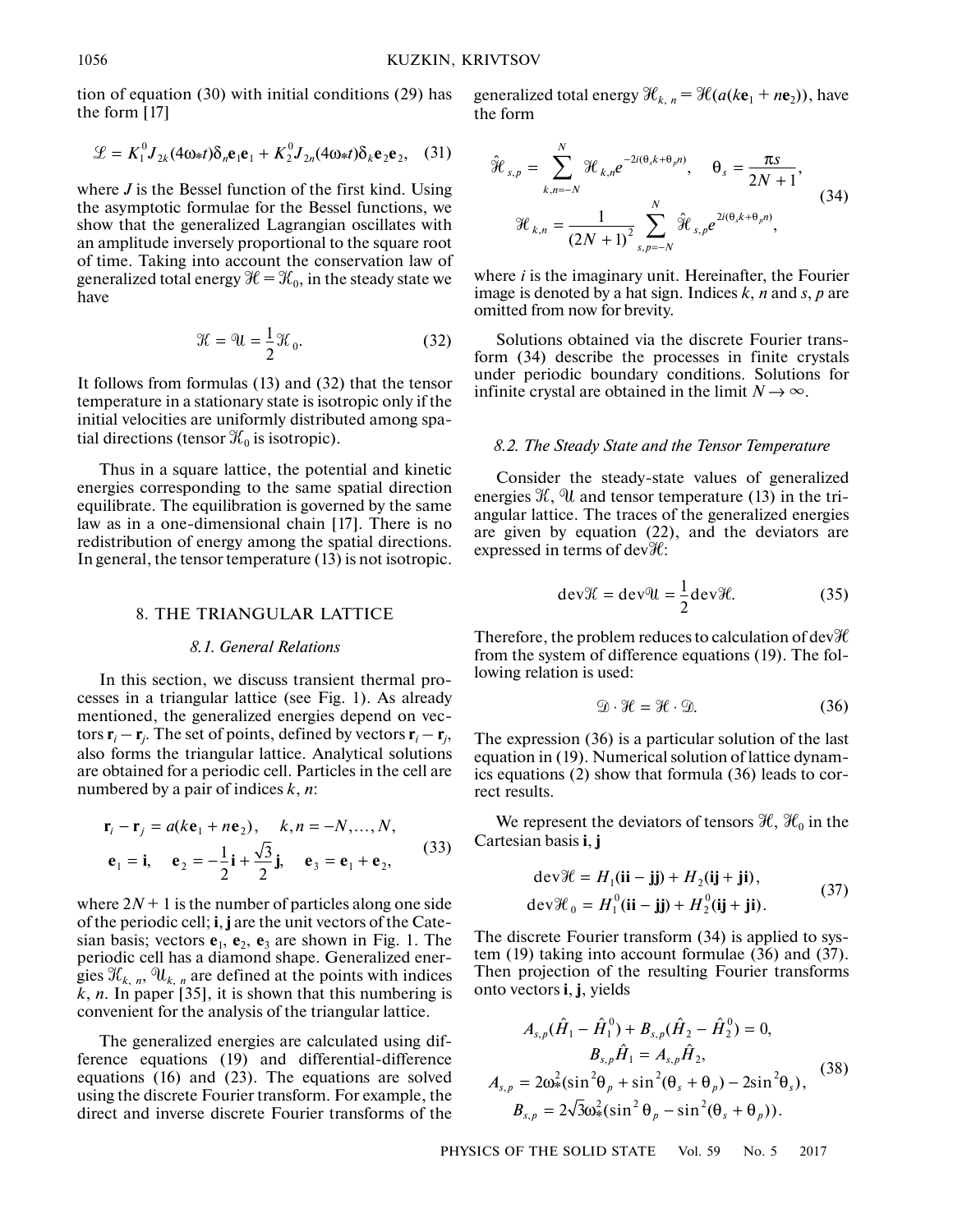Solving system (38) with respect to  $\hat{H}_1$ ,  $\hat{H}_2$  and applying the inverse discrete Fourier transform, we obtain  $\hat{H}_1$ ,  $\hat{H}_2$ 

$$
\begin{aligned}\n\text{dev}\mathcal{H} &= H_1(\mathbf{ii} - \mathbf{j}\mathbf{j}) + H_2(\mathbf{ij} + \mathbf{j}\mathbf{i}), \\
H_1 &= \frac{1}{(2N+1)^2} \\
\times \sum_{s,p=-N}^{N} \frac{A_{s,p}^2 \hat{H}_1^0 + A_{s,p} B_{s,p} \hat{H}_2^0}{A_{s,p}^2 + B_{s,p}^2} \cos(2\theta_s k + 2\theta_p n), \\
H_2 &= \frac{1}{(2N+1)^2} \\
\times \sum_{s,p=-N}^{N} \frac{A_{s,p} B_{s,p} \hat{H}_1^0 + B_{s,p}^2 \hat{H}_2^0}{A_{s,p}^2 + B_{s,p}^2} \cos(2\theta_s k + 2\theta_p n),\n\end{aligned} \tag{39}
$$

where  $\theta_s$  and  $\theta_p$  are defined by formula (34). In the thermodynamic limit ( $N \rightarrow \infty$ ), sums in formula (39) are transformed into integrals. Solution (39) is obtained under arbitrary initial conditions. Evidently, in a general case dev $\mathcal{H} \neq 0$ , so there is no energy equipartition among spatial directions.

Consider the case when particles have independent random initial velocities and zero initial displacements. Then,  $\mathcal{H}_0 = \mathcal{H}_0 \delta_k \delta_n$ , where  $\mathcal{H}_0 = \frac{m}{2} \langle \mathbf{v}_i^0 \mathbf{v}_i^0 \rangle$ . It can be shown that the following identities are satisfied:  $\frac{m}{2} \langle \mathbf{v}_i^0 \mathbf{v}_i \rangle$ 

$$
\sum_{s,p=-N}^{N} \frac{A_{s,p}^2}{A_{s,p}^2 + B_{s,p}^2} = \sum_{s,p=-N}^{N} \frac{B_{s,p}^2}{A_{s,p}^2 + B_{s,p}^2},
$$
\n
$$
\sum_{s,p=-N}^{N} \frac{A_{s,p} B_{s,p}}{A_{s,p}^2 + B_{s,p}^2} = 0.
$$
\n(40)

Substituting  $\mathcal{H}_0$  into solution (39) and using identities (40), yields for  $k = n = 0$ 

$$
\operatorname{dev}\mathcal{H} = \frac{1}{2}\operatorname{dev}\mathcal{H}_0, \quad \operatorname{dev}\mathcal{H} = \frac{1}{4}\operatorname{dev}\mathcal{H}_0. \tag{41}
$$

Formula (41) shows that there is no equipartition of kinetic energy among spatial directions in harmonic triangular lattice. If projections of initial velocities on axes *x* and *y* are uncorrelated, then formula (41) yields a simple expression for the components of the tensor temperature (13):

$$
T_{xx} - T_{yy} = \frac{1}{4} (T_{xx}^0 - T_{yy}^0), \qquad (42)
$$

where  $T_{xx} = \mathbf{i} \cdot \mathcal{T} \cdot \mathbf{i}$ ,  $T_{yy} = \mathbf{j} \cdot \mathcal{T} \cdot \mathbf{j}$ ;  $T_{xx}^0$ ,  $T_{yy}^0$  are initial values of  $T_{xx}$  and  $T_{yy}$ . Thus, in general, the temperature tensor (13) is not isotropic even in the steady state.  $T_{xx}^0, T_{yy}^0$ 

Consider the covariance of velocities in the steady state

$$
\langle \mathbf{v}(\mathbf{r})\mathbf{v}(\mathbf{r} + k\mathbf{a}_{\alpha}) \rangle = \frac{2}{m} \mathcal{H}(k\mathbf{a}_{\alpha}). \tag{43}
$$

PHYSICS OF THE SOLID STATE Vol. 59 No. 5 2017



**Fig. 2.** Generalized kinetic energy in the steady state for harmonic triangular lattice. The value  $\|\text{dev}\mathcal{H}(k\mathbf{a}_{\alpha})\|$  is proportional to the covariance of velocities for a pair of particles. The distance between particles is equal to *ka*, where *a* is an equilibrium distance (see formula (43)). Solid line connects points obtained using formula (39) for *N* = 150; squares and circles correspond to the numerical solution of lattice dynamics equation (2) ( $\alpha$  = 1, 2).

In the one-dimensional case [17], the covariances are equal to zero for all  $k > 0$ . In two dimensions, only the spherical parts of tensors (43) are equal to zero (see formula (22)). In the general case, the deviatoric parts of tensors (43) are not equal to zero. They are calculated using equations (14), (35), and (39). Analysis of formula (39) shows that the covariance of velocities is inversely proportional to the square of the distance between the particles. In addition, norm<sup>14</sup>  $\|\text{devH}(k\mathbf{a}_{\alpha})\|$  is independent of the direction given by  $\alpha$ .

In order to check the accuracy of analytical solution (39), we compare it with the numerical solution of lattice dynamics equations (2). Hereinafter, the Verlet integration scheme with time-step  $5 \times 10^{-3} \tau_*$ ,  $\tau_* =$ integration scheme with time-step  $5 \times 10^{-3} \tau_*$ ,  $\tau_* = 2\pi/\omega_*$  is used. Periodic boundary conditions are applied. The periodic cell contains 10<sup>6</sup> particles. Initially particles have independent random velocities directed along one of the basis vectors and zero displacements. Comparison of the numerical solution of the lattice dynamic equations (2) with the analytical solution (39) is shown in Fig. 2. It is seen that the solutions are virtually indistinguishable.

Thus, the analytical solution demonstrates that the temperature tensor in a harmonic crystal, generally speaking, is not isotropic  $(T_{xx} \neq T_{yy})$ . In addition, the velocity covariance for neighboring particles  $\langle v_i v_j \rangle$  is not equal to zero, i.e. particles' velocities are not statistically independent.

<sup>14</sup>Here we use the norm  $\|\mathscr{X}\| = \mathscr{X} \cdot \mathscr{X}$ .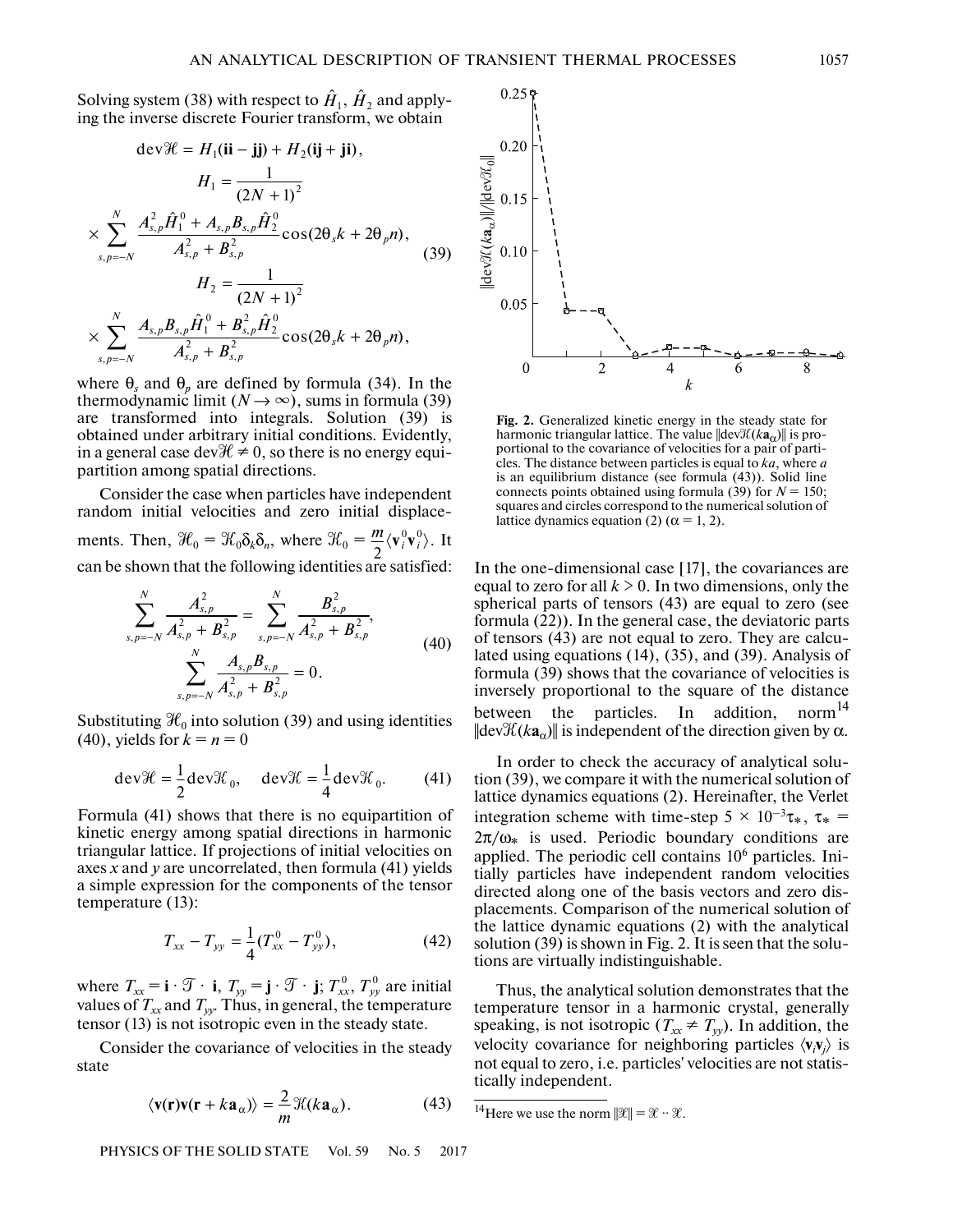#### *8.3. Redistribution of Energy Among Spatial Directions*

In Section 6, it is shown that the equation (23) for  $dev\mathcal{H}$  describes the redistribution of energy among spatial directions. In the present section, we solve this equation for a triangular lattice.

Suppose that particles have independent random initial velocities and zero initial displacements. We restrict ourselves to the case when components of restrict ourselves to the case when components of<br>velocities along the directions **i** and **j** are independent.<br>Then the initial conditions have the form<br> $\text{dev}\mathcal{H} = \text{dev}\mathcal{H}_0 = H_1^0(\textbf{ii} - \textbf{j})\delta_k\delta_n,$ <br> $\mathcal{H} = 0, \quad \mathcal{H$ Then the initial conditions have the form I<br>it<br>e . ة<br>- e<br>- iii

dev
$$
\mathcal{H} = \text{dev}\mathcal{H}_0 = H_1^0(\mathbf{ii} - \mathbf{j})\delta_k \delta_n,
$$
  
\n $\dot{\mathcal{H}} = 0, \quad \ddot{\mathcal{H}} = 0, \quad \dddot{\mathcal{H}} = 0.$  (44)  
\ner the discrete Fourier transform of equation (23),

Consider the discrete Fourier transform of equation (23),

dev 
$$
\ddot{\mathcal{H}} - 2(\hat{\mathbb{D}} \cdot \text{dev} \dot{\mathcal{H}} + \text{dev} \dot{\mathcal{H}} \cdot \hat{\mathbb{D}}) + \hat{\mathbb{D}}^2 \cdot \text{dev} \mathcal{H}
$$
  
\n $- 2\hat{\mathbb{D}} \cdot \text{dev} \dot{\mathcal{H}} \cdot \hat{\mathbb{D}} + \text{dev} \dot{\mathcal{H}} \cdot \hat{\mathbb{D}}^2 = 0,$   
\n $\hat{\mathbb{D}} = -4\omega_*^2 (\sin^2 \theta_s \mathbf{e}_1 \mathbf{e}_1 + \sin^2 \theta_p \mathbf{e}_2 \mathbf{e}_2 + \sin^2 (\theta_s + \theta_p) \mathbf{e}_3 \mathbf{e}_3).$  (45)

Tensor dev $\hat{\mathcal{H}}$  is represented in the Cartesian basis (37). Corresponding components  $\hat{H}_1$ ,  $\hat{H}_2$  of tensor dev $\hat{\mathcal{H}}$ are related by the first equation of system  $(38).^{15}$  Multiplying equation (45) by  $\mathbf{ii} - \mathbf{ji}$ , and taking formula (38) into account, yields an equation for  $\hat{H}_1$  with the corresponding initial conditions: e related by the first equation of system (38<br>dying equation (45) by  $\mathbf{i} \mathbf{i} - \mathbf{j} \mathbf{j}$ , and taking<br>8) into account, yields an equation for  $\hat{H}_1$ <br>rresponding initial conditions:<br> $\dddot{H}_1 - 2\text{tr}\hat{\mathbf{D}}\dot{\hat{H}}_1 + (A$ 1<br>- נוֹ uation for J

8) into account, yields an equation for 
$$
H_1
$$
 with the  
irresponding initial conditions:  

$$
\dddot{\hat{H}}_1 - 2\text{tr}\hat{\hat{B}}\dot{\hat{H}}_1 + (A_{s,p}^2 + B_{s,p}^2)\hat{H}_1 - A_{s,p}^2H_1^0 = 0,
$$
 (46)  

$$
\hat{H}_1 = H_1^0, \quad \dot{\hat{H}}_1 = 0, \quad \ddot{\hat{H}}_1 = 0, \quad \ddot{\hat{H}}_1 = 0,
$$

where  $A_{s, p}$  and  $B_{s, p}$  are defined by (39). Solving equation (46) and applying the inverse Fourier transform, yields

$$
H_{1} = \frac{H_{1}^{0}}{(2N+1)^{2}} \sum_{s,p=-N}^{N} \frac{\cos(2\theta_{s}k + 2\theta_{p}n)}{A_{s,p}^{2} + B_{s,p}^{2}}
$$
  
\n
$$
\times \left(A_{s,p}^{2} + \frac{B_{s,p}^{2}}{\Omega_{+}^{2} - \Omega_{-}^{2}} (\Omega_{+}^{2} \cos(\Omega_{-}t) - \Omega_{-}^{2} \cos(\Omega_{+}t))\right),
$$
  
\n
$$
\Omega_{\pm} = 2\omega_{*} (\sin^{2} \theta_{s} + \sin^{2} \theta_{p})
$$
  
\n
$$
+ \sin^{2}(\theta_{s} + \theta_{p}) \pm \sqrt{3}(\sin^{2} \theta_{s} \sin^{2} \theta_{p})
$$
  
\n
$$
+ (\sin^{2} \theta_{s} + \sin^{2} \theta_{p}) \sin^{2}(\theta_{s} + \theta_{p}))^{1/2})^{1/2}.
$$

A similar expression for  $H_2$  is obtained using the first equation of system (38). In particular, it is shown



**Fig. 3.** Redistribution of energy among spatial directions in harmonic triangular lattice.  $H_{xx}$ ,  $H_{yy}$  are components of the generalized total energy  $\mathcal{H}(\mathbf{r}_i - \mathbf{r}_j)$  for  $i = j$ . Solid line analytical solution (48); circles—numerical solution of lattice dynamics equations (2); dashed line—analytical solution (41) of the steady state problem.

that  $H_2 = 0$  for  $k = n = 0$ . As a result, for  $k = n = 0$  we have

$$
\begin{aligned}\n\text{dev}\mathcal{H} &= \text{dev}\mathcal{H}_0 \left[ 1 - \frac{2}{(2N+1)^2} \right. \\
&\times \sum_{s,p=-N}^N \frac{B_{s,p}^2 \left( \Omega_+^2 \sin^2 \left( \frac{1}{2} \Omega_- t \right) - \Omega_-^2 \sin^2 \left( \frac{1}{2} \Omega_+ t \right) \right)}{(A_{s,p}^2 + B_{s,p}^2)(\Omega_+^2 - \Omega_-^2)}\right].\n\end{aligned} \tag{48}
$$

Comparison of analytical solution (48) with the numerical solution of lattice dynamic equations (2) is shown in Fig. 3. Given the scale in the plot, the results agree. The difference between the energies corresponding to *x* and *y* direction tends to half of the initial value. This result coincides with the solution of sta-

tionary problem (41) 
$$
dev\mathcal{H} = \frac{1}{2}dev\mathcal{H}_0.
$$

Thus, the redistribution of energy among spatial directions in a triangular lattice with random initial velocities and zero displacements is described by formula (48). The system tends to the steady state in which relations (41) are satisfied. The characteristic time of the transition process is of the order of ten periods of atomic vibrations  $\tau_*$  (see Fig. 3).

## *8.4. Equilibration of the Kinetic and Potential Energies*

Consider the equilibration of the kinetic and potential energies. It is described by equation (16) with respect to the generalized Lagrangian  $\mathcal{L}$ . Suppose that

<sup>&</sup>lt;sup>15</sup>This formula follows from conservation law  $(18)$ .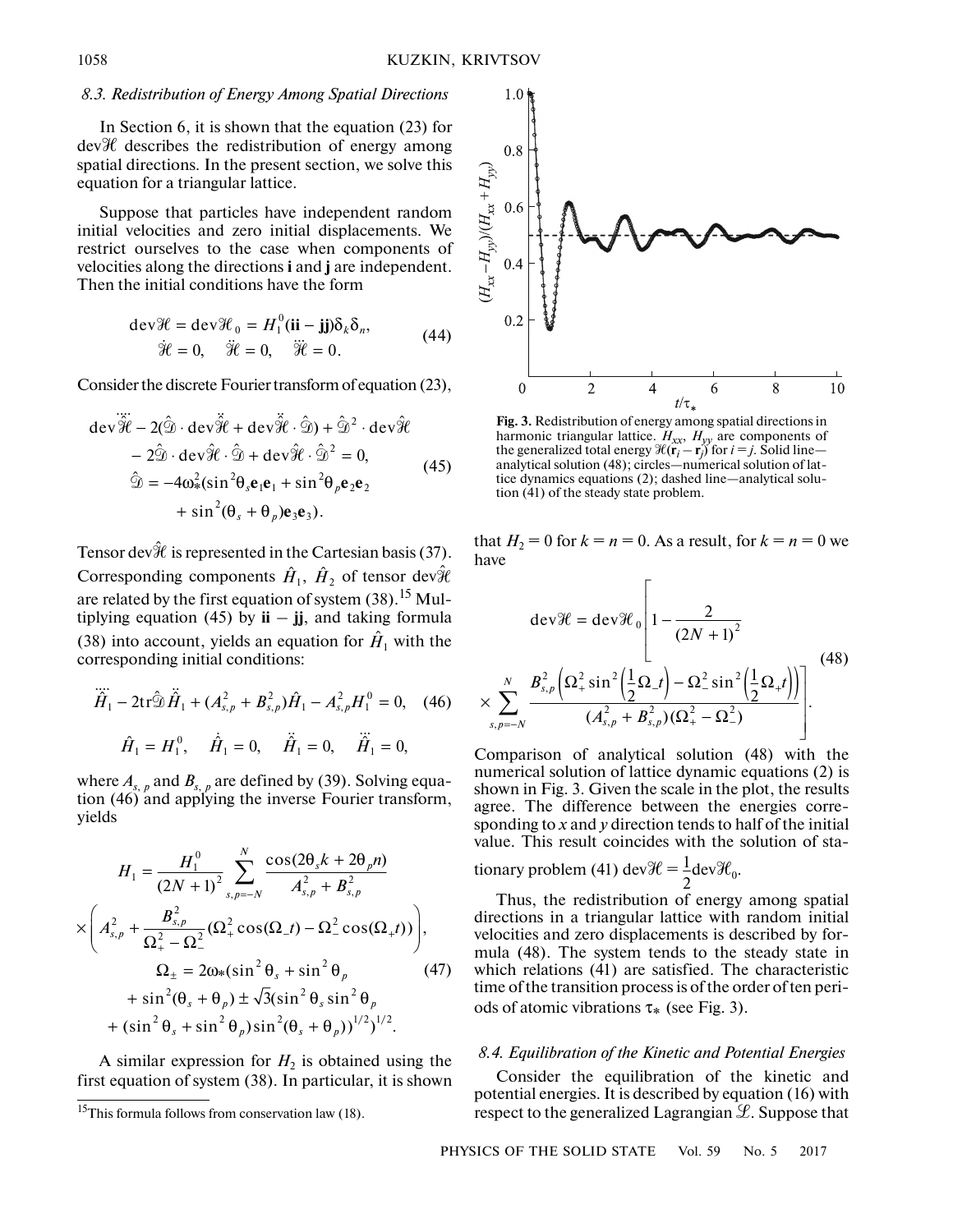

**Fig. 4.** Equilibration of kinetic and potential energies in harmonic triangular lattice with random initial velocities. Solid line—analytical solution (53); circles—numerical solution of lattice dynamics equations (2).

the particles have independent random initial veloci---ties uniformly distributed among the spatial directions and zero initial displacements. Then initial conditions for equation (16) have the following form particles have independent random initial<br>suniformly distributed among the spatial dir-<br>dividend in the spatial con-<br>equation (16) have the following form<br> $= \frac{K_0}{2} \delta_k \delta_n \mathcal{F}, \quad \dot{\mathcal{L}} = 0, \quad \ddot{\mathcal{L}} = 4 \mathcal{D} \cdot \mathcal{L}, \$ (<br>11<br>.<br>. 11<br>-<br>-

$$
\mathcal{L} = \frac{K_0}{2} \delta_k \delta_n \mathcal{I}, \quad \dot{\mathcal{L}} = 0, \quad \ddot{\mathcal{L}} = 4 \mathcal{D} \cdot \mathcal{L}, \quad \dddot{\mathcal{L}} = 0, (49)
$$

where  $K_0$  is the initial value of the kinetic energy and  $\mathcal{F}$ <br>is a unit tensor. In order to solve (16), we assume that<br> $\mathcal{D} \cdot \mathcal{L} = \mathcal{L} \cdot \mathcal{D}$ . Then, taking into account initial con-<br>ditions (49), equation ( is a unit tensor. In order to solve (16), we assume that  $\mathcal{D} \cdot \mathcal{L} = \mathcal{L} \cdot \mathcal{D}$ . Then, taking into account initial conditions (49), equation (16) reduces to

$$
\ddot{\mathcal{L}} = 4\mathcal{D} \cdot \mathcal{L}.\tag{50}
$$

It can be seen that the assumption significantly simplifies equation (16). The comparison with the numerical solution of lattice dynamics equations (2) shows that equation (50) correctly describes the dynamics of the Lagrangian  $\hat{L} = \text{tr}\mathcal{L}|_{i=j}$ . Equation (50) is equivalent to a system of three independent equations for vectors  $\mathbf{L}_i = \mathcal{L} \cdot \mathbf{e}_i$ 

$$
\ddot{\mathbf{L}}_i = 4\mathfrak{D} \cdot \mathbf{L}_i, \quad i = 1, 2, 3. \tag{51}
$$

Initial conditions for **L***<sup>i</sup>* have the form

$$
\ddot{\mathbf{L}}_i = 4\mathfrak{D} \cdot \mathbf{L}_i, \quad i = 1, 2, 3. \tag{51}
$$
\n
$$
\text{itions for } \mathbf{L}_i \text{ have the form}
$$
\n
$$
\mathbf{L}_i = \frac{K_0}{2} \delta_k \delta_n \mathbf{e}_i, \quad \dot{\mathbf{L}}_i = 0. \tag{52}
$$

Equation (51) with initial conditions (52) has a simple mechanical analogy. It is equivalent to the problem of vibrations of a triangular lattice in which one particle has a non-zero initial displacement, while the velocities and displacements of all other particles are equal to zero. The solution of this mechanical problem is

PHYSICS OF THE SOLID STATE Vol. 59 No. 5 2017

given in Appendix. The analogy yields the following  $\text{expression for Lagrangian } L = \text{tr}\mathcal{L}|_{i=j}$ .

$$
L(t) = \frac{K_0}{2(2N+1)^2} \sum_{s,p=-N}^{N} (\cos(2\Omega_1 t) + \cos(2\Omega_2 t)),
$$
  
\n
$$
\Omega_j^4 - 4\omega_*^2 \Omega_j^2 (\sin^2 \theta_s + \sin^2 \theta_p + \sin^2 (\theta_s + \theta_p)) + 12\omega_*^4 (\sin^2 (\theta_s + \theta_p) \sin^2 \theta_s + \sin^2 (\theta_s + \theta_p) \sin^2 \theta_p) + \sin^2 \theta_s \sin^2 \theta_p) = 0, \quad j = 1, 2.
$$

The second formula in (53) corresponds to the dispersion relation for a triangular lattice [36].

To check the accuracy of formula (53), we carried out a numerical integration of lattice dynamics equations (2). The Verlet integration scheme with timestep  $\tau = 10^{-3} \tau_*$  is used. Figure 4 shows the equilibration of kinetic and potential energies. It is seen that analytical solution (53) and numerical solution of the lattice dynamics equations coincide with each other.

Analysis of formula (53) shows that the Lagrangian oscillates with an amplitude that is inversely proportional to time. This is the essential difference from the square lattice, where the Lagrangian decays inversely proportional to the square root of time (see Section 7). The difference between the kinetic and potential energies decays by two orders of magnitude when time is of the order of  $10\tau_*$ .

## *8.5. Calculation of Displacement Covariance in Thermal Expansion Problems*

In papers [37, 38], it is shown that the displacement covariance plays an important role in describing the thermal expansion of crystals. In particular, the thermal expansion coefficient for an anharmonic triangular lattice depends on the ratio between the components of the following tensor in the steady state:

$$
\mathcal{A} = \langle (\mathbf{u}(\mathbf{r} + \mathbf{a}_{\alpha}) - \mathbf{u}(\mathbf{r})) (\mathbf{u}(\mathbf{r} + \mathbf{a}_{\alpha}) - \mathbf{u}(\mathbf{r})) \rangle \n= 2\xi(0) - \xi(\mathbf{a}_{\alpha}) - \xi(-\mathbf{a}_{\alpha}).
$$
\n(54)

Without loss of generality, we consider the case  $\alpha = 1$ . Then, components  $A_{xx} = \mathbf{i} \cdot \mathcal{A} \cdot \mathbf{i}$  and  $A_{yy} = \mathbf{j} \cdot \mathcal{A} \cdot \mathbf{j}$  of tensor  $\mathcal A$  in the Cartesian basis (33) characterize the longitudinal and transverse deformations of the bonds caused by the thermal motion. In paper [38], it is shown that the thermal expansion coefficient of the triangular lattice essentially depends on the ratio  $A_{yy}/A_{xx}$ 

We calculate tensor  $\mathcal A$  in the framework of the harmonic crystal model considered in the present paper. The diamond-shaped periodic cell is considered (see Eq. (33)). Equations (7) for covariances of displacements are solved numerically with the following initial conditions: ic crystal model considered in the prodiamond-shaped periodic cell is cons<br>(33)). Equations (7) for covariances (<br>ts are solved numerically with the follo<br>litions:<br> $\xi = 0$ ,  $\xi = 0$ ,  $\kappa = \kappa_0 \delta_k \delta_n \phi$ ,  $\kappa =$ 

$$
\xi = 0
$$
,  $\dot{\xi} = 0$ ,  $\kappa = \kappa_0 \delta_k \delta_n \mathcal{I}$ ,  $\dot{\kappa} = 0$ . (55)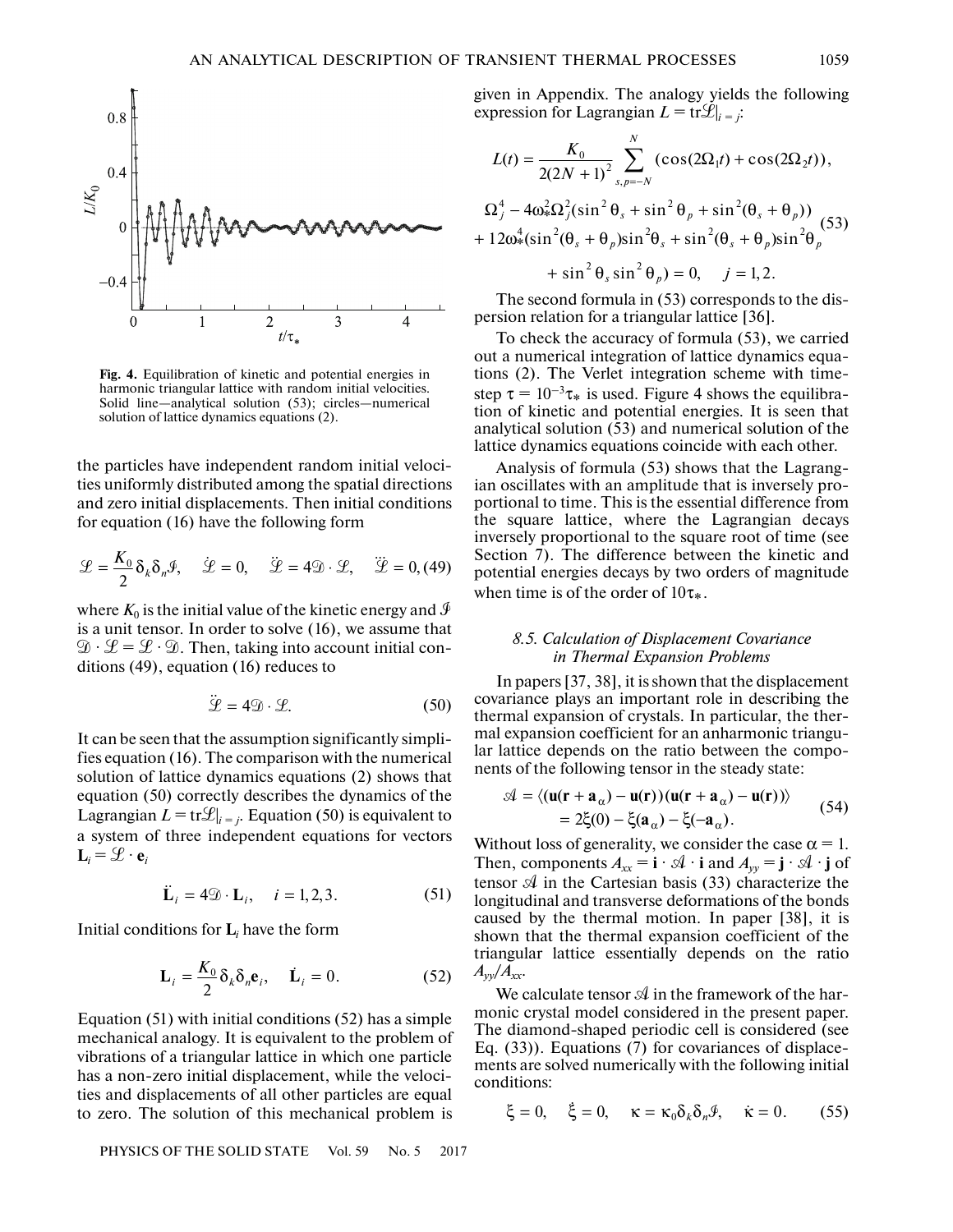

**Fig. 5.** Equilibration of kinetic and potential energies in triangular lattice with Lennard-Jones interactions. Initial velocities are randomly distributed in a circle with radius *v*0. *v*0/*vd*: (*1*) 0.05, (*2*) 0.25, and (*3*) 0.5.

Note that the value  $\kappa_0$  does not effect the ratio  $A_{vv}/A_{xx}$ . The Verlet integration scheme with time-step  $10^{-3}\tau_*$  is used. The solution yields the following relation between the components of tensor  $\mathcal A$ 

$$
\frac{A_{yy}}{A_{xx}} \approx 1.43. \tag{56}
$$

Formula (56) is in a good agreement with the results of molecular dynamics simulations carried out for the Lennard-Jones crystal in paper [38], where the following result was obtained:  $A_{yy}/A_{xx} \approx 1.435$ .

Thus, it is possible to estimate the ratio between the longitudinal and transverse deformations of the bonds in a harmonic crystal. This estimate is required in order to calculate the thermal expansion coefficient in crystals using the approach outlined in papers [37, 38].

## 9. INFLUENCE OF NONLINEARITY

In this section, we investigate the influence of weak nonlinearity on two transient thermal processes described previously: (i) equilibration of kinetic and potential energies and (ii) redistribution of the kinetic energy among spatial directions.

Two-dimensional triangular lattice is considered. The nearest neighbors interact via the Lennard-Jones potential:

$$
\Pi(r) = \varepsilon \left[ \left( \frac{a}{r} \right)^{12} - 2 \left( \frac{a}{r} \right)^6 \right],\tag{57}
$$

where  $\varepsilon$  is the bond energy;  $a$  is the equilibrium distance. Periodic boundary conditions are used. Initially, the particles have independent random velocities uniformly distributed in a circle of radius  $v_0$ . The dissociation velocity  $v_d = \sqrt{2\varepsilon/m}$  is used as a "scale



**Fig. 6.** Redistribution of energy among spatial directions in triangular lattice with Lennard-Jones interactions. Initial velocities are randomly distributed in a circle with radius *v*0. *v*0/*vd*: (*1*) 0.05, (*2*) 0.25, (*3*) 0.5, (*4*) analytical solution of steady problem for harmonic triangular lattice, and (*5*) numerical solution of lattice dynamics equations (2).

factor." The initial displacements of the particles are equal to zero.

Varying the amplitude of the initial velocities of the particles (the temperature), one can change the influence of the non-linearity on the behavior of the system. We show that at low velocities of the particles (low temperatures) the transient thermal processes in the Lennard-Jones crystal are well described by a harmonic model.

Consider the effect of nonlinearity on the equilibration of the kinetic and potential energies. The dependence of the Lagrangian on time is obtained using molecular dynamics simulation and it is shown in Fig. 5. It is seen that transition to the steady state is accompanied by equilibration of the kinetic and potential energies. In the case  $v_0 = 0.05v_d$ , the numerical solution for  $L(t)$  practically coincides with the analytical solution for the harmonic crystal (53). An increase of initial velocities leads to faster equilibration of kinetic and potential energies than in the harmonic crystal.

Consider the effect of non-linearity on the redistribution of energy among the spatial directions. Initial particle velocities are directed along the *x*-axis, parallel to one of the basis vectors of the lattice. Difference between the components of the temperature tensor  $T_{xx}$ , *Tyy* corresponding to *x* and *y* directions is calculated using molecular dynamics simulations. The time dependence of  $T_{xx} - T_{yy}$  is plotted in Fig. 6. The curves are obtained by averaging over 25 realizations with random initial velocities. The figure shows that at times of the order of  $\tau_*$ , the value  $T_{xx} - T_{yy}$  decreases by approximately a factor of 4 predicted by the harmonic model. At larger times, it tends to zero relatively slowly.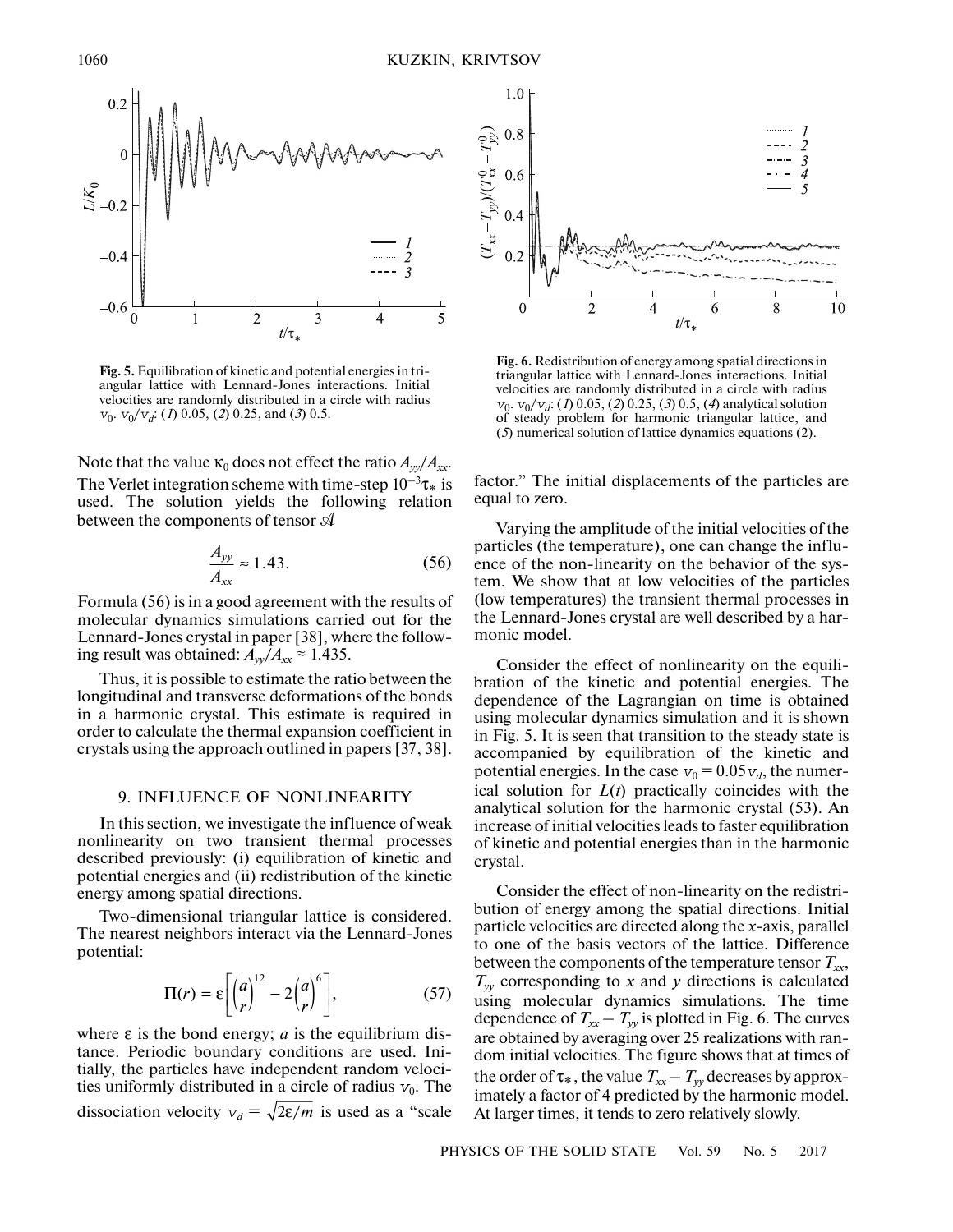Thus, the transition to a steady state in weakly anharmonic crystals has two time scales. At short times (in the order of a few periods  $\tau_*$ ), the transient processes are well described by a harmonic crystal model. At larger times  $(t \gg \tau_*)$ , a new evolutionary process caused by the non-linearity is observed. In particular, nonlinearity leads to equipartition of kinetic energies among spatial directions. Time required for the equipartition depends on the magnitude of nonlinearity (the temperature).

## 10. CONCLUSIONS

In the present paper, an analytical description of two transient thermal processes, notably (i) equilibration of kinetic and potential energies and (ii) redistribution of the kinetic energy among spatial directions was proposed. A closed system of equations with deterministic initial conditions describing the two processes in two-dimensional and three-dimensional cases was derived. It was shown that in the steady state the kinetic and potential energies are equal. Kinetic energy is redistributed among spatial directions, however, the equipartition theorem is not satisfied in general. In other words, the kinetic temperature exhibits tensor properties. A system of equations relating the temperature tensor in the steady state with the initial conditions was derived.

Square and triangular lattices were studied. In the square lattice, there is no energy redistribution among spacial directions. Equilibration of the kinetic and potential energies corresponding to one direction is described by the Bessel function. In the triangular lattice, the energy is redistributed among spatial directions. However, the equipartition theorem is not satisfied. In addition, the covariance of particle velocities  $\langle \mathbf{v}_i \mathbf{v}_j \rangle$ , in general, is not equal to zero even in the steady state. It is inversely proportional to the square of the distance between the particles. The difference between the kinetic and potential energies undergoes oscillations with an amplitude inversely proportional to time. A characteristic time of the decay of the oscillations is of the order of ten periods of atomic vibrations. In a square lattice, similar oscillations decay inversely proportional to the square root of time. The influence of nonlinearity on the transition towards the steady state is investigated numerically. It is shown that a small nonlinearity causes a slow process that is superimposed on the fast process studied in the harmonic case. Thus, the results of the paper are relevant to description of fast transients processes in weakly anharmonic crystals.

## ACKNOWLEDGMENTS

The authors are grateful to M.B. Babenkov, E.A. Ivanova, D.A. Indeitsev, C. Kodsi, N.F. Morozov, and W.G. Hoover for useful discussions.

This work was supported by the Russian Science Foundation (project nos. 14-11-00599 and 15-11- 00017).

## *APPENDIX*

# OSCILLATIONS OF THE TRIANGULAR **LATTICE**

Consider the triangular lattice consisting of particles with masses *m*, connected by springs of stiffness 4*C*. The boundary conditions are periodic. The periodic cell has a diamond shape. A side of the cell consists of  $2N + 1$  particles. The radius vectors of the particle are given by formula (33). The equations of motion have the form

$$
\ddot{\mathbf{u}}_{k,n} = 4\mathfrak{D} \cdot \mathbf{u}_{k,n}.\tag{A.1}
$$

Initially, the central particle  $(k = 0, n = 0)$  is displaced along the bond  $e_1$  by  $u_0$ . The initial velocities and displacements of the remaining particles are equal to zero. We introduce the new variables

$$
\mathbf{u}_{k,n} = w_1 \mathbf{e}_1 + w_2 \mathbf{e}_2, \quad w_1 = \frac{2}{3} (2u_1 + u_2),
$$
  
\n
$$
w_2 = \frac{2}{3} (2u_2 + u_1), \quad u_i = \mathbf{u}_{k,n} \cdot \mathbf{e}_i,
$$
 (A.2)

where vectors  $e_i$  are determined by formula (33).

Hereinafter, indices *k*, *n* of variables  $w_1$ ,  $w_2$ ,  $u_1$ ,  $u_2$ are omitted for brevity. Substitution of formula (A.2) into the equations of motion, yields

$$
\ddot{w}_1 = 2\omega_*^2(\Delta_1^2(2w_1 - w_2) + \Delta_3^2(w_1 + w_2)),
$$
  
\n
$$
\ddot{w}_2 = 2\omega_*^2(\Delta_2^2(2w_2 - w_1) + \Delta_3^2(w_1 + w_2)).
$$
\n(A.3)

The initial conditions have the form

$$
= 2\omega_{*}^{2}(\Delta_{2}^{2}(2w_{2} - w_{1}) + \Delta_{3}^{2}(w_{1} + w_{2})).
$$
\n(A.3)

\nand conditions have the form

\n
$$
\mathbf{u}_{k,n} = u_{0}\delta_{k}\delta_{n}\mathbf{e}_{1}, \quad w_{1} = u_{0}\delta_{k}\delta_{n},
$$
\n
$$
w_{2} = 0, \quad \dot{w}_{1} = \dot{w}_{2} = 0.
$$
\n(A.4)

We apply the discrete Fourier transform (34) to equation (A.3), with respect to indices *k*, *n* and use the identities

$$
\Phi(\Delta_1^2 g_{k,n}) = -4 \sin^2 \theta_s \hat{g}_{s,p},
$$
  
\n
$$
\Phi(\Delta_2^2 g_{k,n}) = -4 \sin^2 \theta_p \hat{g}_{s,p},
$$
  
\n
$$
\Phi(\Delta_3^2 g_{k,n}) = -4 \sin^2(\theta_s + \theta_p) \hat{g}_{s,p},
$$
  
\n
$$
\hat{g}_{s,p} = \Phi(g_{k,n}), \quad \theta_s = \frac{\pi s}{2N+1}.
$$
\n(A.5)

As a result, for the Fourier images  $\hat{w}_i = \Phi(w_i)$  we have

$$
\ddot{\hat{w}}_1 = -8\omega_*^2 [(2\sin^2 \theta_s + \sin^2(\theta_s + \theta_p))\hat{w}_1 \n+ (\sin^2(\theta_s + \theta_p) - \sin^2 \theta_s)\hat{w}_2],\n\ddot{w}_2 = -8\omega_*^2 [(\sin^2(\theta_s + \theta_p) - \sin^2 \theta_p)\hat{w}_1 \n+ (2\sin^2 \theta_p + \sin^2(\theta_s + \theta_p))\hat{w}_2].
$$
\n(A.6)